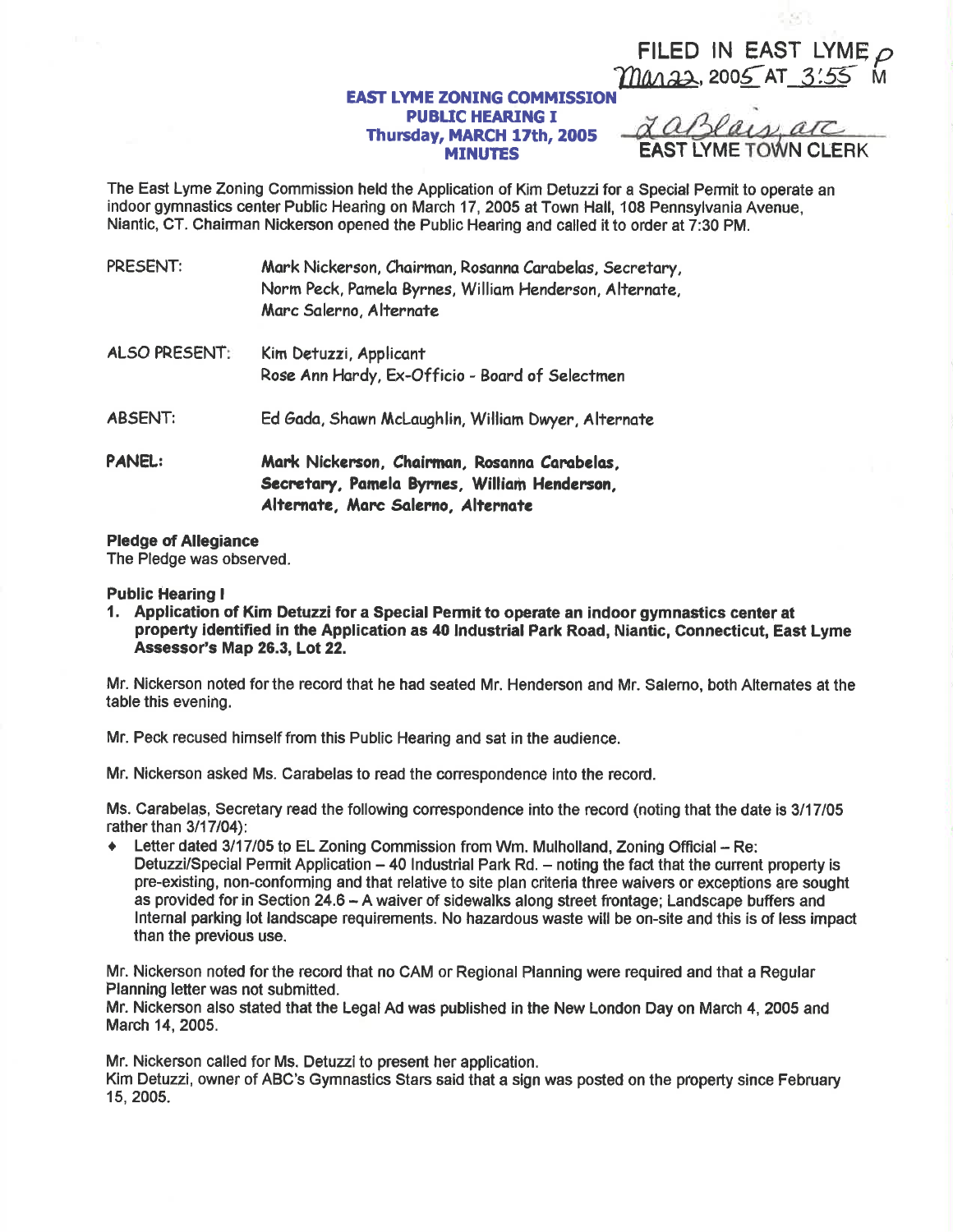Ms. Detuzzi explained her business and the extensive renovations that she would be doing to the building, as it is seriously outdated. (See three-page attachment at end of Minutes) She explained the nature of her business and the hours of operation including the fact that her clients are dropped off and picked up and that nothing takes place outside of the building. She then explained the three waivers that she was seeking. She submitted  $Exthibit A - for the record, a picture of the slope indicating where the sideways would have to go$ and the need for a waiver as it would be on a serious slope and a sidewalk to nowhere. She next submitted Exhibit  $B -$  for the record, a picture of the natural vegetation area with some wetland area indicating why she is seeking a waiver of the landscaping buffer strips.

Ms. Carabelas asked how the children would walk on the roadway from the school with no sidewalks thero. Ms. Detuzzi said they would make provisions to pick the children up if there are a lot of them. She said that any of the children that might be walking from the school would walk through the back way through the track area. There is a path there that is already widely used. Her clients are normally dropped off and picked up at the door by their parents.

Ms. Byrnes said that she concurred with Ms, Carabelas and that she is more conoerned with the Middle School children (like her own) who will just run out the front door and down the street.

Mr. Nickerson asked that they let Ms. Deluzzi finish her presentation as they may find that some of these issues are addressed during the presentation.

Ms. Detuzzi continued that the natural vegetation on the north side of the building should be lefi undisturbed, as there is no place to put a 10' buffer. She presented Exhibit C forthe record, a photo showing the lack of room in that area to put a buffer. She said that there is also the waiver for the intemal parking lot landscape or islands. She said that due to the pre-existing physical conditions that this should be waived as it would interfere with the flow of storm water off the parking lot as well as change the pre-existing layout of the parking spaces.

Ms. Detuzzi lastly said that a lot of parents are thrilled to have her expand her business and move to a larger facility and that she would like to submit a petition signed by and from them stating that they are in favor of this. This was entered into the record as Exhibit D.

Mr. Nickerson asked if she is in business currently at Liberty Way and would be moving that business here. Ms. Detuzzi said yes, it would be an expansion of her business to a larger facility and she would be moving out of the Liberty Way facility.

Ms. Carabelas said that she thinks that this is a great use of the building and oan see the excitement about it but she wants to see some sort of sign or obvious pathway to take the kids away from the road on their way to this building.

Ms. Detuzzi said that they could put that in their monthly newsletter also.

Mr. Nickerson said that was something that they could discuss during their deliberation.

Mr. Henderson said that he was not that familiar with this type of business and asked if they would be having meets or exhibitions and if they would need space for more cars to park for these events. Ms. Detuzzi said yes, they would have these events however they would be on Saturday and Sunday when school is not in session and not much is going on.

Mr. Henderson asked how many people they expect at these exhibitions or meets.

Ms. Detuzzi said that she is not of the 'high level' meet nature and not a huge event such as soccer is. There are not a large number of people who attend. Also there are only so many pieces of equipment and so long that each student is on it. It is not the same as the normal spectator sports that draw large crowds.

Mr, Henderson asked about the number of people on each team that would compete, Ms. Detuzzi said that they are not really teams and are not like most spectator sports that last for hours.

Mr. Henderson asked about the parking and the buffer that she is looking for a waiver on. Ms. Detuzzi explained the parking area and the drop-off area for the children and that they would not be outside. They would be staying inside until they are picked up to leave.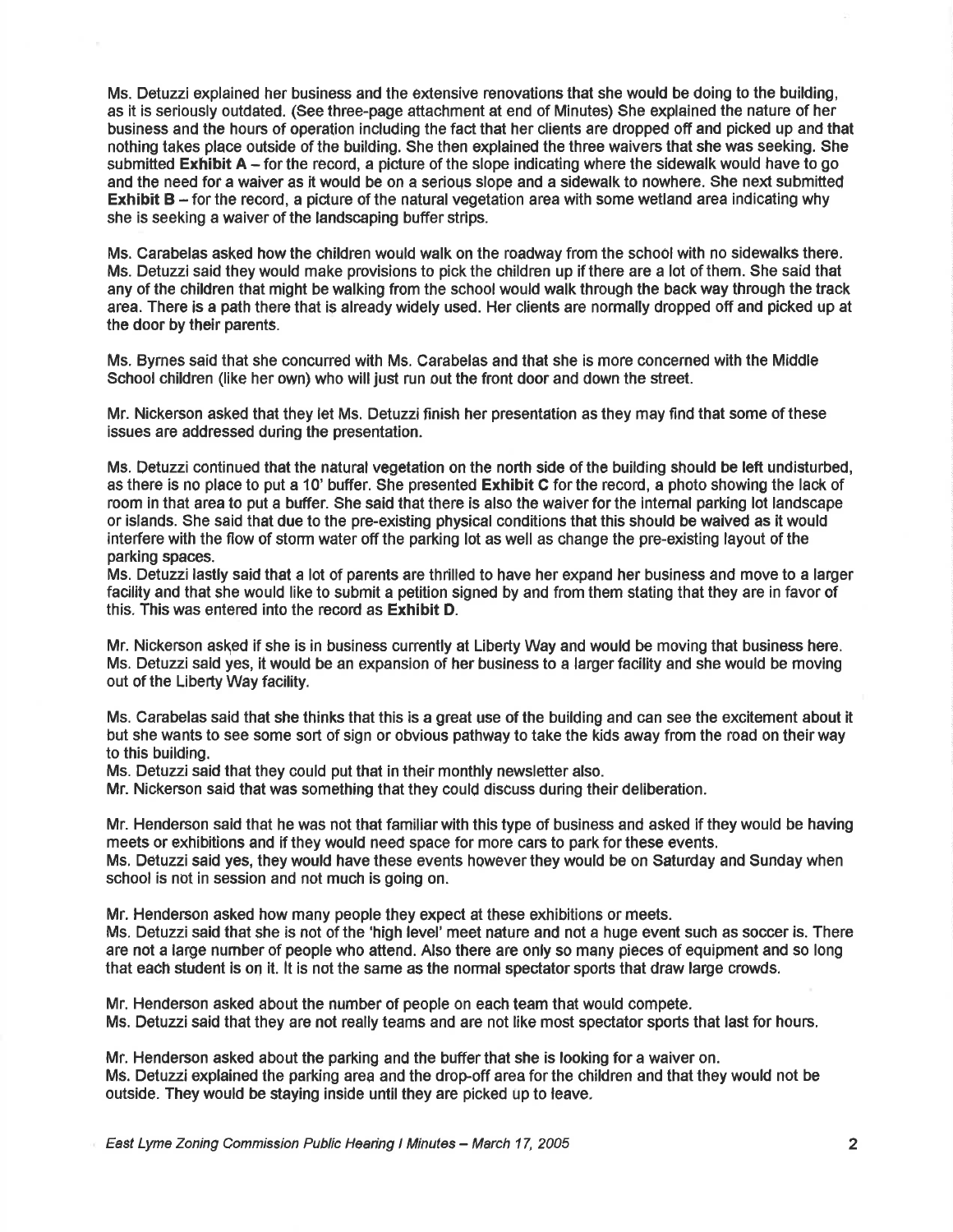Mr. Salerno asked about a pre-school program and if they are having one.

Ms. Detuzzi said that was addressed within the parking plan. They are also a not for profit organization. With them, they would need 49 parking spaces and they have S0 parking spaces now.

Mr. Nickerson asked if the parking spaces are paved and lined. Ms. Detuzzi said that they are paved and would be lined.

Ms. Bymes said that if they have a meet or activity on the weekend it might be possible forthem to negotiate with their neighbor for the extra parking rather than parking on the street. She said that she would not want to see cars parking on the street.

Ms. Detuzzi said that they could probably use the school parking if they needed it. She also said that she wanted to clarify that there is a defined path in back where the track area is, into the gym area that is outside and away from the road area.

Mr. Nickerson called for anyone from the public who wished to speak in favor of this application  $$ wir. rwckersom car<br>Hearing no one –

Mr. Nickerson called for anyone from the public who wished to speak in opposition to this application -Hearing no one -

Mr. Nickerson called for anyone from the public who wished to comment in general on this application -Hearing no one - and - Hearing no further questions or comments -

Mr. Nickerson called for a motion to close this public hearing.

.\*MOTION (1) Ms. Byrnes moved that this Public Hearing be closed. Mr. Salemo seconded the motion. Vote:  $5 - 0 - 0$ . Motion passed.

Mr. Nickerson closed this Public Hearing at 8:06 PM. (Note: Mr. Peck rejoined the table)

Respectfully submitted,

Koren Zmitruk, Recording Secretary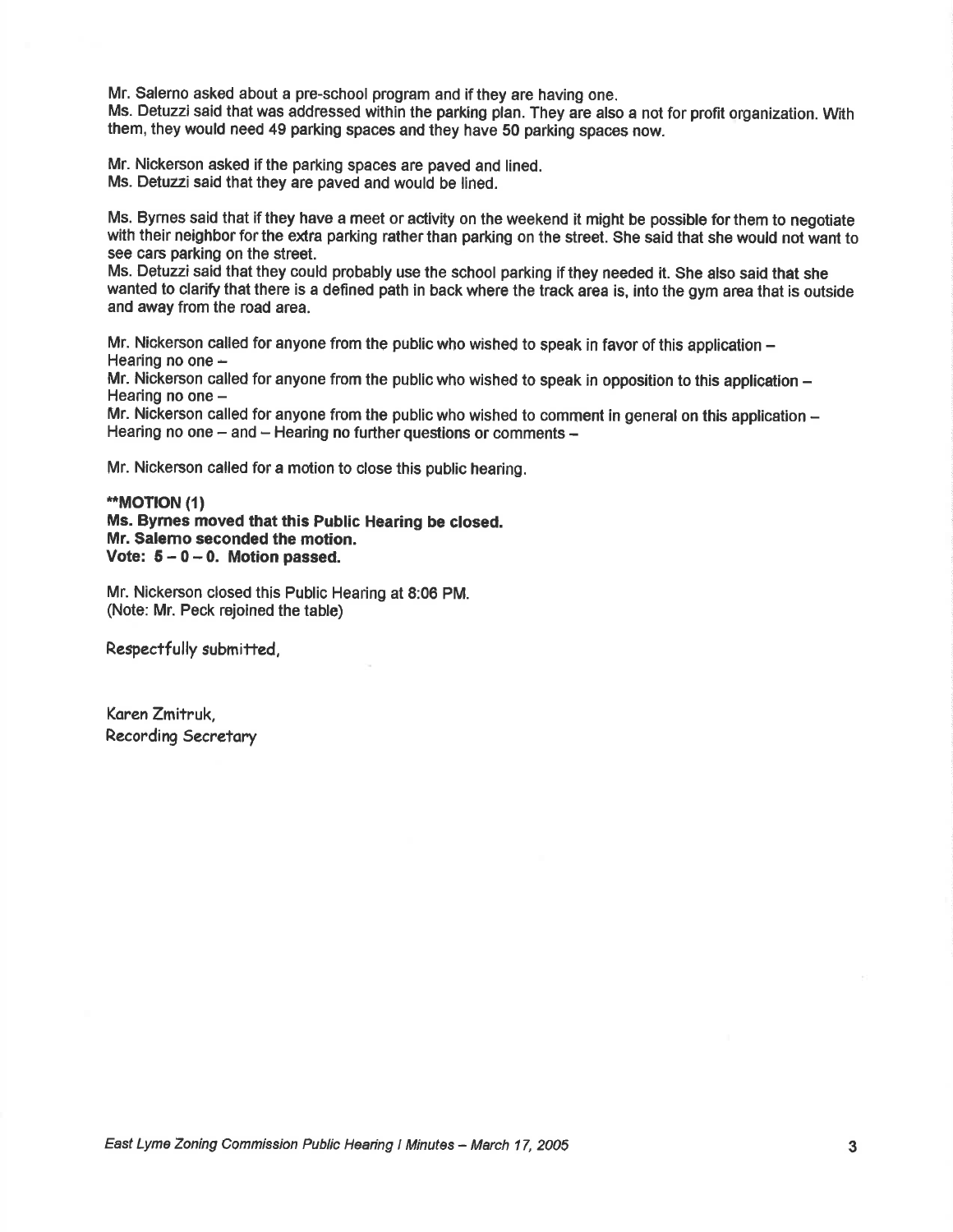I am Kim Detuzzi owner of ABC's Gymnastics Stars I am applying for a special Permit Under section 11 to operate a gymnastics facility at 40 Industrial Park Rd. A special permit sign was posted on Feb 15<sup>th</sup> 2005. The building is a pre-existing Butler type building 13,800 SF. We intend to do extensive renovations to the building such as new heat and air conditioning, painting, driveway repair, roof repair and interior build out and installation of handicap accessible bathrooms. We will also be replacing many of the overhead doors across the front of the building with glass store front type of entrance way with awnings, which will make the building look more attractive from the road then it is in its present condition.



The hours of operation are typically Monday through Friday 8:30 am  $-8:30$ pm and weekend 9am -5pm. A typical day starts with toddler classes which start at approximately 9:00 am and average class consists of 8 kids per class through out the morning hours we will run classes of similar size until about 3:00. After 3:00 pm our students get out of school and our busy time begins. Between 4-7 pm. During this time we have no more than 8 children per instructor and at not more than 24 kids in the gym at a time. The average class during our busy time is 16 gymnasts. Most of our gymnasts come to the gym in car pools and in most cases dropped off. Very few parents stay in the older school aged group. We are unique to a normal gymnasium in that we are able to monitor our class and elevate traffic congestion by scheduling our classes according to trends of whether parents will stay or drop off. Class time will be spaced to elevate any major congestion.

Our parking lot currently has room for 50 spaces you will see in our sight plan we will have approximately 8000 SF of Gym space and 1 office, we allotted one space for every 200 square feet of gym space that is 40 spaces. Then we allotted 3 spaces for the teachers and 1 space for our office areas. Bring our required space to 44. We based our figures on Industry standards outlined in the parking book at zoning.

Please note: In our case of if we filled our gymnastics gym with a maximum # of children and they all came in one car we would need 24 spaces for all the kids and 4 spaces for the employee's & office staff that would be a total of 28 spaces needed at one time. This is really a more realistic  $#$  of the maximum # of spaces we would require. We do not see this being a problem, for it is not a problem at our present gym and we have more than double the parking.



Attachment CHI Zonnes 3/17/05 pp.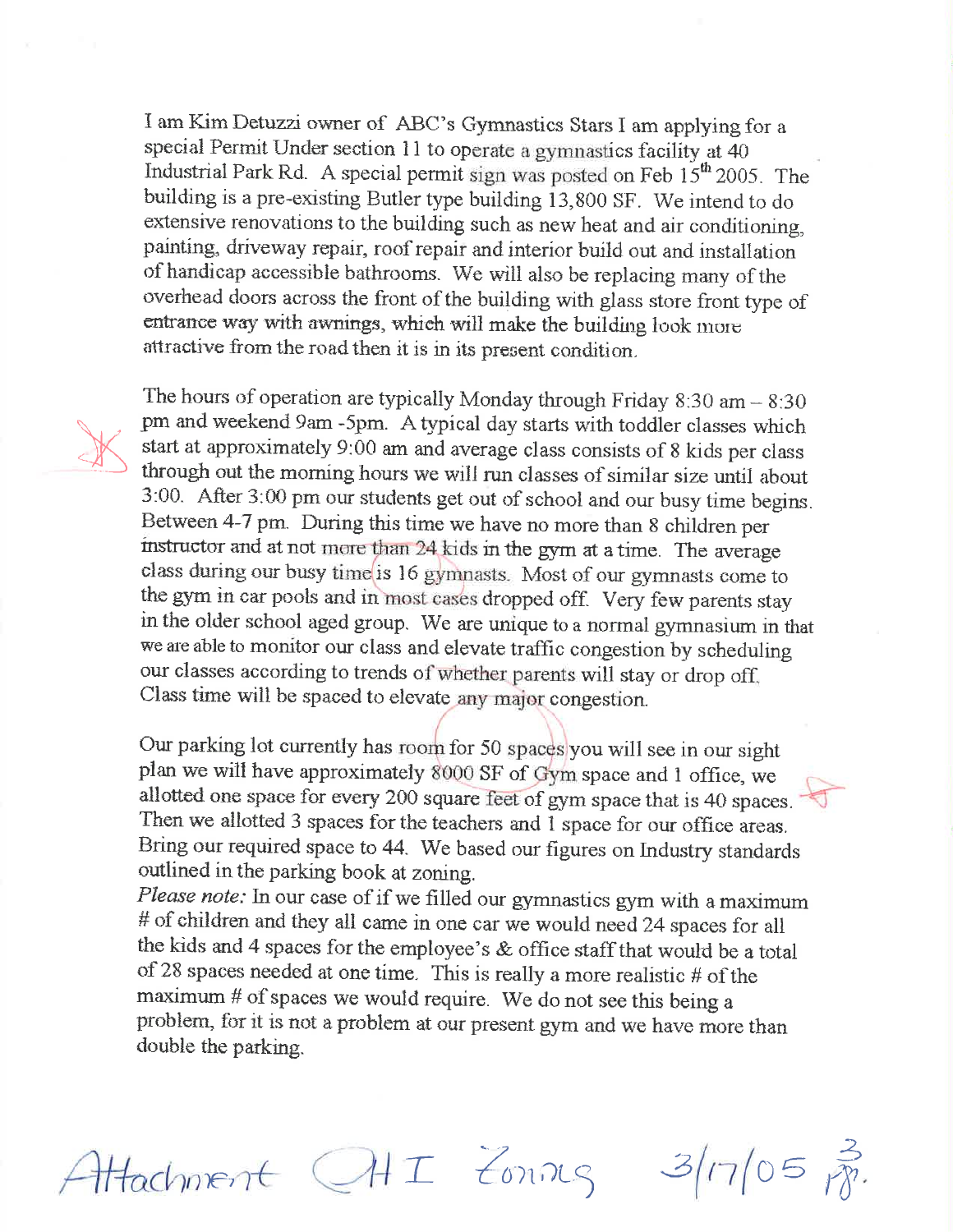Preschool parking is 2 teachers to 15 kids, 2 spaces per 15 kids and 1 office. This will bring our parking to 49 spaces.

There are a couple of requirements under section 24.6 which we need exceptions for. Under the EXCEPTION rule 24.7 it allows for exceptions if any requirements of the section 24.6 cannot be met because of previously existing physical conditions.

- Section 24.6c states that sidewalks shall be constructed along entire  $\bullet$ street frontage. This is impractical because there is a steep slope directly next to the road which would make installations virtually impossible and even if it was possible it would be a sidewalk leading to know where and would create an unnecessary expense to us. See Exhibit A
- 24.6E#3 states that landscaping buffer strips are required along all lot boundaries abutting any other lot. On the south side of the building there is already exiting vegetation consisting of tall trees bush, briars and wetlands. It would be very difficult to install any additional landscaping because of the wetlands. We feel it would disturb the natural vegetation and disturb the wetlands in the area. See Exhibit b.
- On the East side (back of building) there is a grass area that leads to a wood area. This area is within 200 radius of the town well. We feel this area is best left undisturbed and the natural vegetation should be left alone. For in order to maintain UN natural vegetation in this area will require fertilizer and pesticides. Along the north side of the building the driveway directly meets the neighbor's parking lot on a sharp incline and there is no room for installation of the required 10 foot buffer zone. See Exhibit C
- 24.6-E4 requires parking area landscaping (or islands) of all off street parking areas of 30 spaces or more. This would interfere with the flow of storm water off the parking lot, as well as change the preexisting layout of the parking spaces. We feel that these are pre existing physical conditions which should be waved.